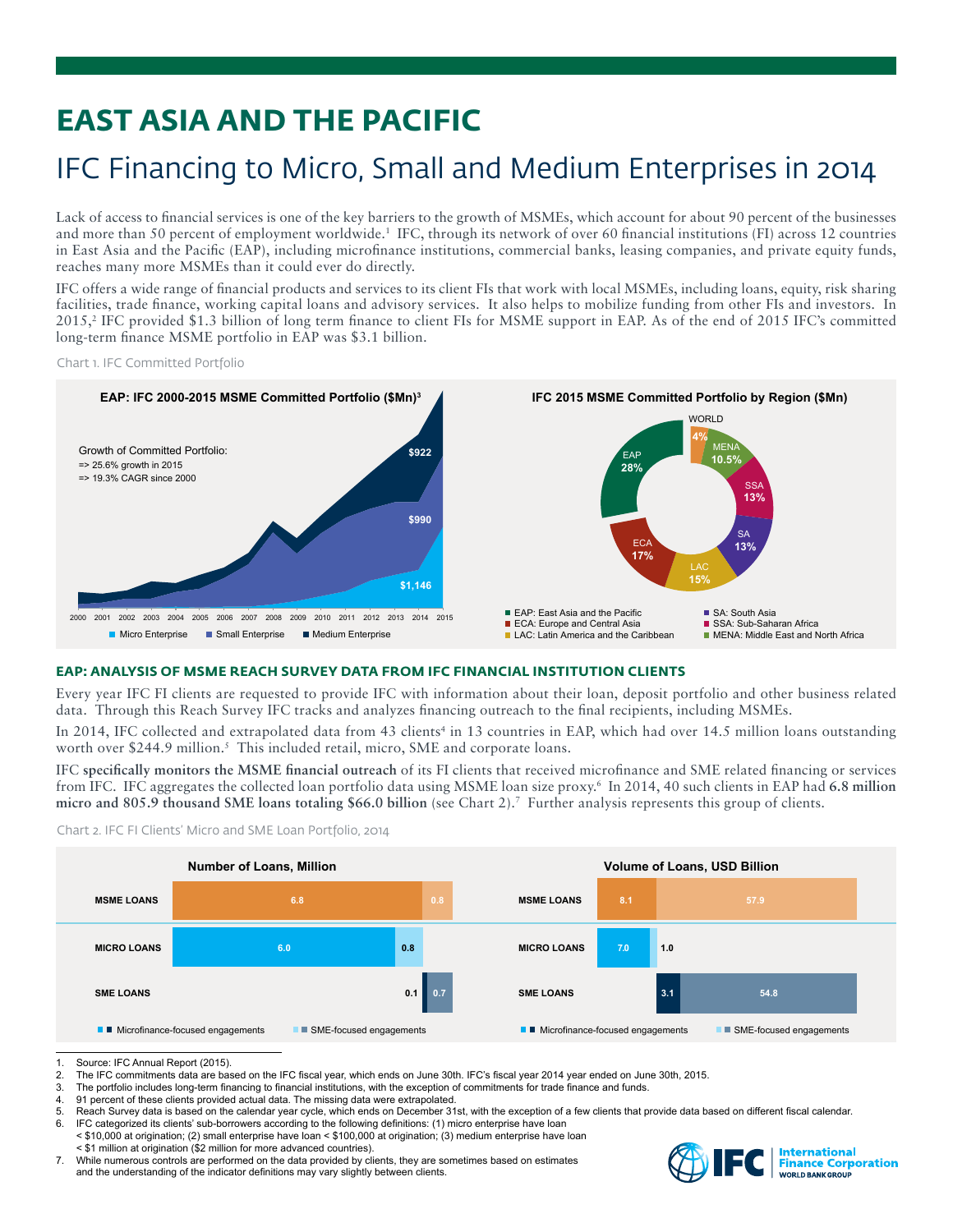

Chart 3. EAP: IFC FI Clients' Micro and SME Loan Portfolio by Region and Loan Size at Origination, 2014



### **EAP: IFC CLIENTS' LOAN PORTFOLIO BY TYPE OF IFC ENGAGEMENT**

Depending on the type of engagement, IFC places its clients in two categories: FIs supported by IFC in the area of microfinance, and FIs supported by IFC in the area of SME financing.

### **MICROFINANCE FOCUSED ENGAGEMENTS**

In 2014, IFC was able to survey or extrapolate outreach data from 24 FI clients with microfinance-focused engagements in 10 countries, 33.3 percent of these clients received advisory services from IFC.

### **SME FOCUSED ENGAGEMENTS**

In 2014, IFC was able to survey or extrapolate outreach data from 16 FI clients with SME-focused engagements in 8 countries, 62.5 percent of these clients received advisory services from IFC.

Chart 4. EAP: IFC Clients' Loan Portfolio Composition by Micro, Small and Medium Loans, 2014



Table 1. Microfinance Focused Engagements in EAP: Detailed Loan Portfolio Breakdown, 2014

|        | <b>Outstanding Loan</b><br><b>Portfolio</b> |             | Average<br><b>Loan Size</b> | Number of<br><b>Loans to</b><br>women <sup>8</sup> | <b>NPL</b><br>percent <sup>9</sup> |
|--------|---------------------------------------------|-------------|-----------------------------|----------------------------------------------------|------------------------------------|
| Loan   | <b>Number</b>                               | '000S       | \$                          | $\frac{9}{6}$                                      | %                                  |
| Micro  | 6.046.563                                   | 7.036.648   | 1.164                       | 43.9%                                              | 1.2%                               |
| Small  | 107.232                                     | 2.112.636   | 19.702                      | 30.6%                                              | 1.3%                               |
| Medium | 9.016                                       | 982.436.248 | 108.966                     | 21.4%                                              | 4.8%                               |



Table 2. SME Focused Engagements in EAP: Detailed Loan Portfolio Breakdown, 2014

|        | <b>Outstanding Loan</b><br><b>Portfolio</b> |            | Average<br><b>Loan Size</b> | <b>Number of</b><br>Loans to<br>women <sup>8</sup> | <b>NPL</b><br>percent <sup>9</sup> |
|--------|---------------------------------------------|------------|-----------------------------|----------------------------------------------------|------------------------------------|
| Loan   | <b>Number</b>                               | '000S      | S                           | %                                                  | $\%$                               |
| Micro  | 759.682                                     | 1.014.336  | 1.335                       | 26.3%                                              | 3.3%                               |
| Small  | 460.277                                     | 14,811,913 | 32.180                      | 27.5%                                              | 4.2%                               |
| Medium | 229.371                                     | 39.996.905 | 174.377                     | 12.9%                                              | 4.6%                               |

Notably, the portfolios of clients that had micro and SME-focused engagements with IFC were different in terms of loan performance and gender profile. The clients receiving microfinance focused financing and services, reported significant reach to women entrepreneurs (43.9 percent of micro loans) and very low NPL levels, especially for the micro and small loans (below 2 percent). Clients with SME-focused engagements reported that about 12.9-27.5 percent of loans were issued to women entrepreneurs. The NPL level was at 3.3-4.6 percent among these clients (see Table 1 and Table 2).



<sup>8.</sup> Estimated percentage of outstanding loans to women in each loan size category. Data was reported by 15 clients with microfinance-focused engagements, and 3 clients with SME-focused engagements.

<sup>9.</sup> Nonperforming Loan (NPL) = > 90 days past due loans.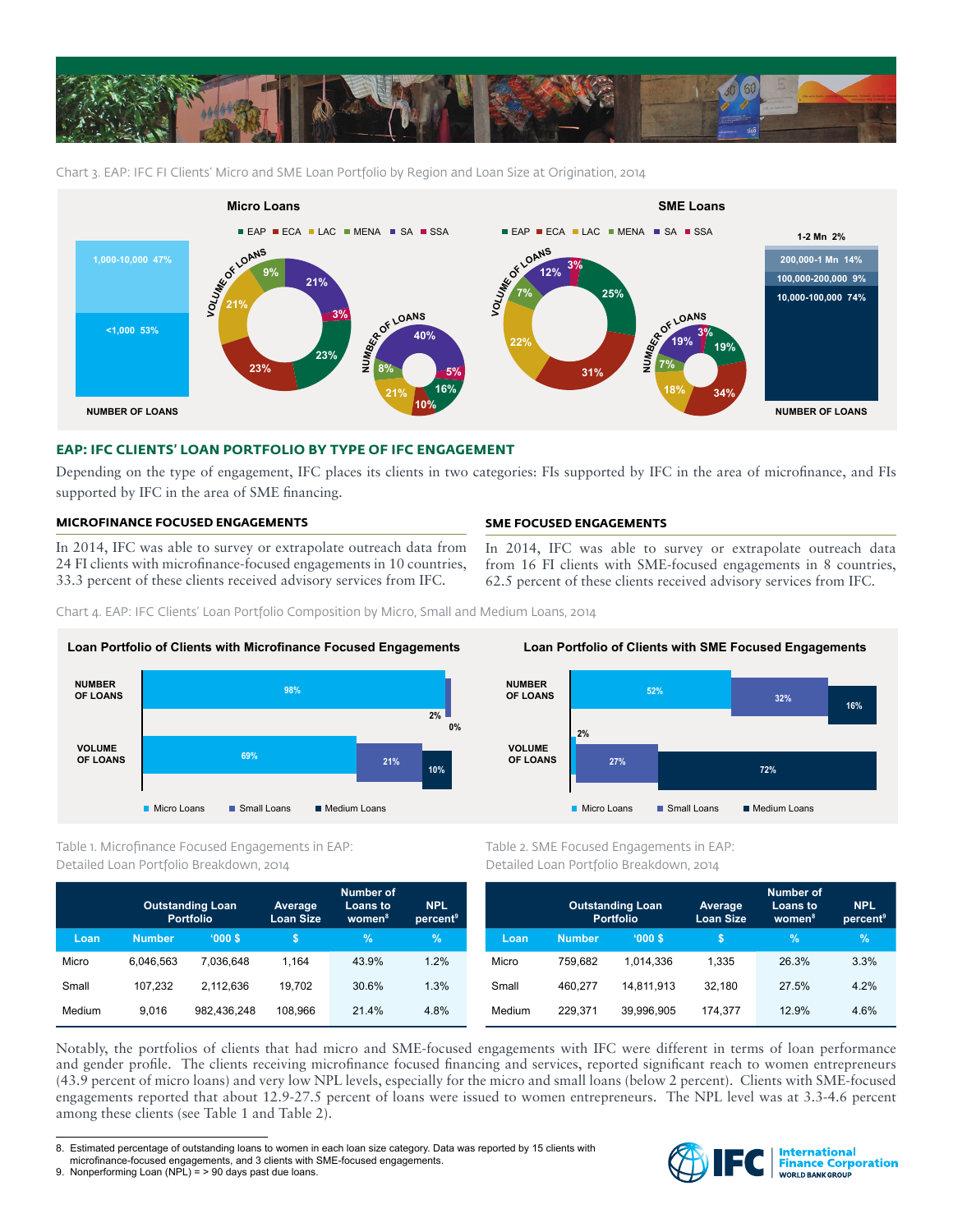

### **EAP: MSME LOAN PORTFOLIO GROWTH AND DYNAMICS, 2004-2014**

Volume of micro and SME loan portfolios of clients in EAP grew consistently over time. During 2004-2014, their MSME loan portfolio grew by 44.3 percent by number, and by 23.7 percent by volume of loans on a compounded basis.

Three main factors influence MSME loan portfolio growth: changes in the MSME portfolio among existing IFC clients, entries of new clients, and exits of existing clients, when, for example, IFC loans get fully repaid. The dynamics of these factors determines the MSME Reach growth trends from year to year.

In 2014, MSME loan volume of 32 existing clients grew by 17.6 percent, while the number of such loans increased by 23.5 percent over the year.

In 2014, 7 new IFC clients in EAP contributed to the wider MSME outreach with 1.1 million loan portfolio totaling in \$4.0 billion. At the same time, 11 exited clients pushed the overall MSME portfolio volume down. Specifically, IFC's exit from its equity investments in one of the large clients in China, which held \$53.0 billion MSME loan portfolio last year, significantly affected the overall portfolio. As a result of these factors, the volume of MSME loans decreased by 38.5 percent, while the number of loans increased by 20.1 percent in 2014 compared to 2013.

A total of 22 MSME focused clients reported in 2012, 2013, and 2014. During this period, the number of MSME loans they provided grew by 21.3 percent and volume increased by 23.7 percent on a compounded basis.











<sup>10.</sup> Compounded annual growth rate (CAGR) in EAP is calculated based on the data from 6 reporting and repeated clients in the 2004-2007 period, 7 reporting and repeated clients in the 2008-2010 period, 13 reporting and repeated clients in